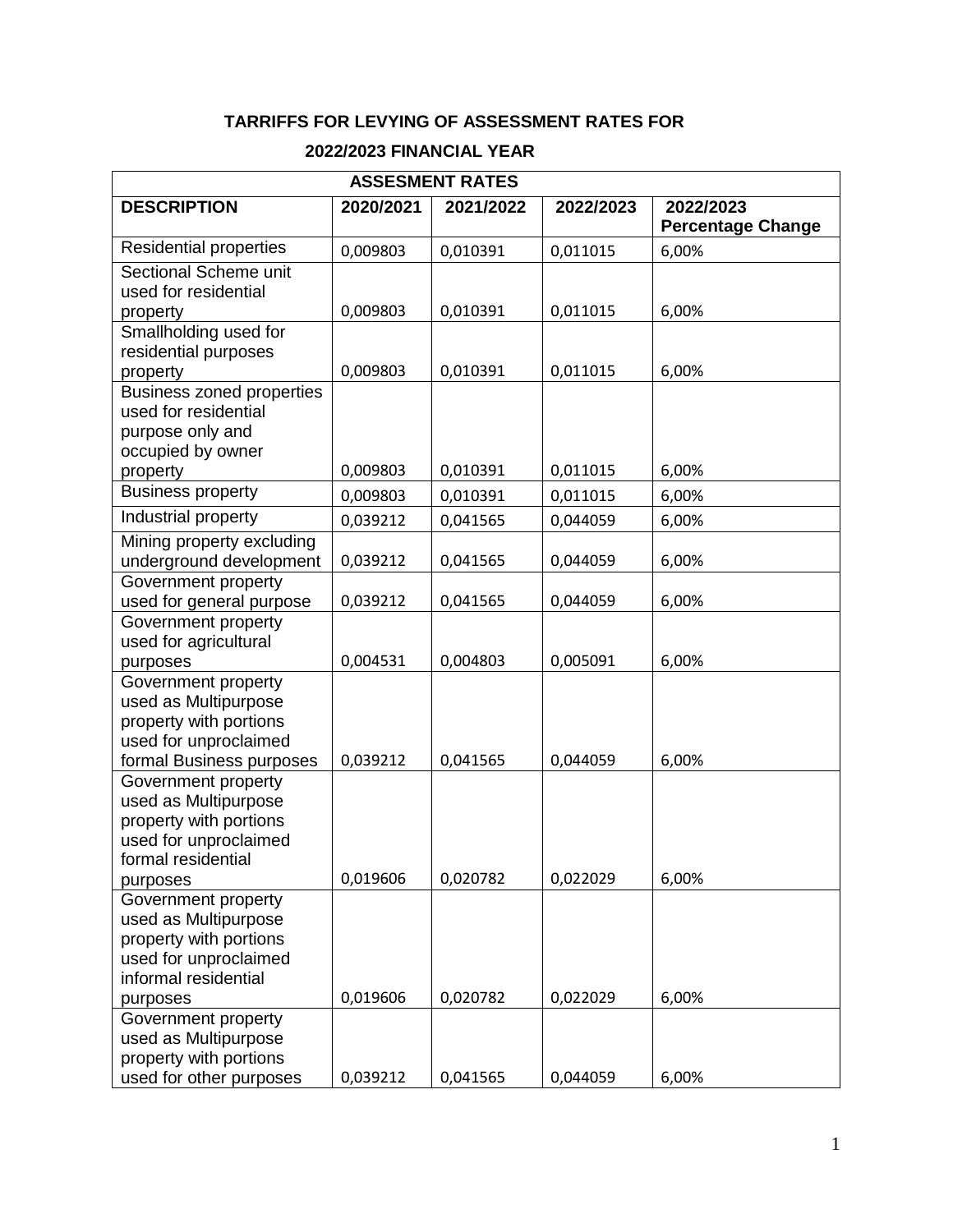| Public service industry        |          |          |          |       |
|--------------------------------|----------|----------|----------|-------|
| and specific ESKOM             |          |          |          |       |
| power stations, power          |          |          |          |       |
| substations and all power      |          |          |          |       |
| lines including structures     |          |          |          |       |
| supporting such                |          |          |          |       |
| powerlines forming the         |          |          |          |       |
| complete part of an            |          |          |          |       |
| electricity scheme serving     |          |          |          |       |
| the public                     | 0,000980 | 0,001039 | 0,001101 | 6,00% |
| Public service industry        |          |          |          |       |
| and specific SASOL gas         |          |          |          |       |
| or liquid fuel plants or       |          |          |          |       |
| refineries or pipelines for    |          |          |          |       |
| gas or liquid fuels, forming   |          |          |          |       |
| part of a scheme for           |          |          |          |       |
| transporting such fuels;       | 0,000980 | 0,001039 | 0,001101 | 6,00% |
| Farm land used primarily       |          |          |          |       |
| for agricultural purposes      | 0,002101 | 0,002227 | 0,002361 | 6,00% |
| Farm land used primarily       |          |          |          |       |
| for business & commercial      | 0,004901 | 0,005195 | 0,005507 | 6,00% |
| Farm land used primarily       |          |          |          |       |
| for other purposes             | 0,004901 | 0,005195 | 0,005507 | 6,00% |
| Farm land for eco-tourism      |          |          |          |       |
| and game farms                 | 0,004803 | 0,005091 | 0,005397 | 6,00% |
| <b>PBO Public benefit</b>      |          |          |          |       |
| organizations properties       |          |          |          |       |
| owned by public benefit        |          |          |          |       |
| organizations and used         |          |          |          |       |
| for specified public benefit   |          |          |          |       |
| activities listed in Part 1 of |          |          |          |       |
| the Ninth Schedule to the      |          |          |          |       |
| Income Tax Act                 | 0,000980 | 0,001039 | 0,001101 | 6,00% |
| On those parts of a            |          |          |          |       |
| special nature reserve,        |          |          |          |       |
| national park or nature        |          |          |          |       |
| reserve within the             |          |          |          |       |
| meaning of the Protected       |          |          |          |       |
| Areas Act, or of a national    |          |          |          |       |
| botanical garden within        |          |          |          |       |
| the meaning of the             |          |          |          |       |
| <b>National Environmental</b>  |          |          |          |       |
| Management: Biodiversity       |          |          |          |       |
| Act, 2004, which are not       |          |          |          |       |
| developed or used for          |          |          |          |       |
| commercial, business,          |          |          |          |       |
| agricultural or residential    |          |          |          |       |
| purposes;                      | R NIL    | R NIL    | R NIL    | 0,00% |
| Properties not included        |          |          |          |       |
| above                          | 0,039212 | 0,041565 | 0,044059 | 6,00% |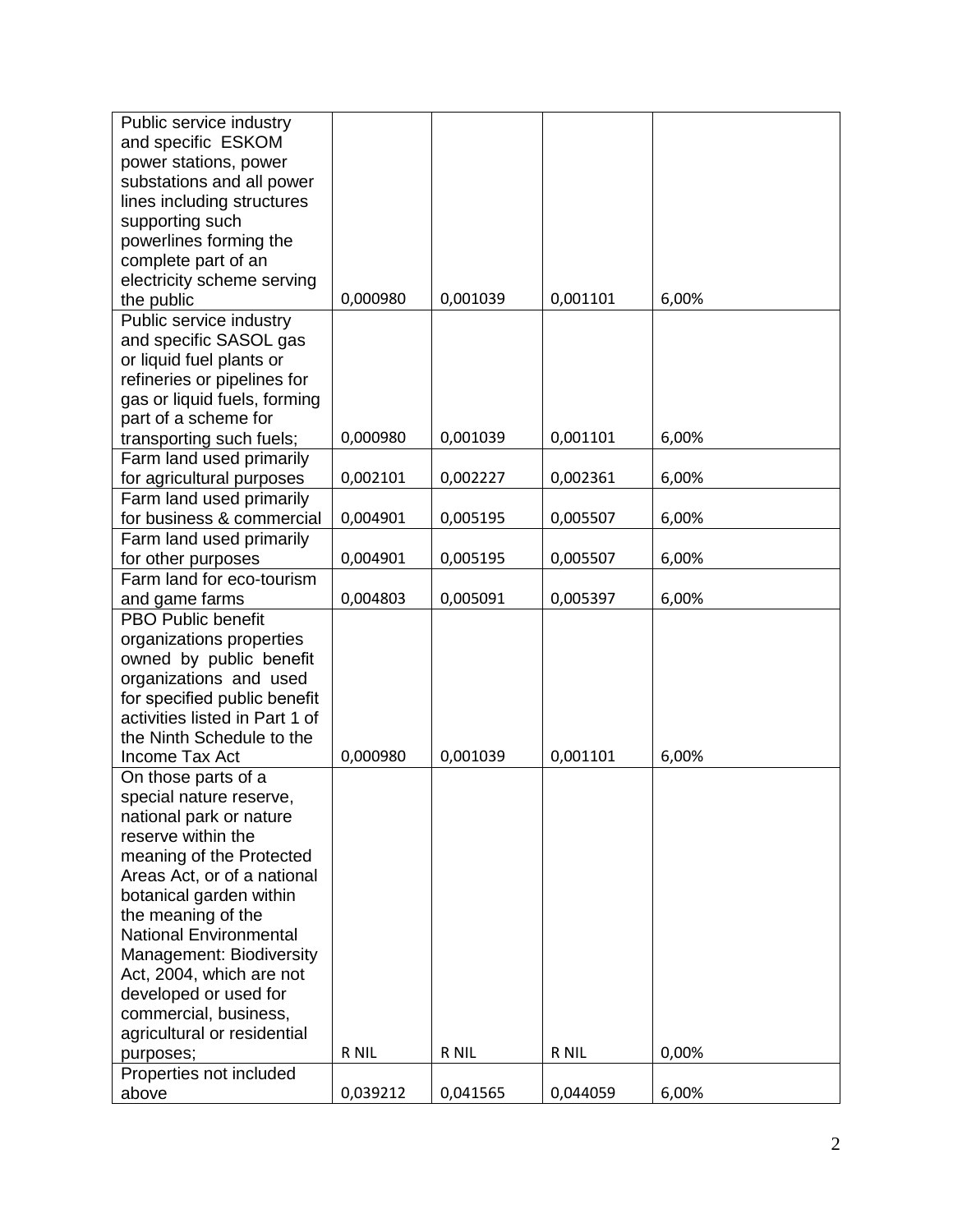| PROPERTY RATES not           |       |       |       |       |
|------------------------------|-------|-------|-------|-------|
| ratable on the following     |       |       |       |       |
| and thus excluded from       |       |       |       |       |
| any assessment rates         |       |       |       |       |
|                              |       |       |       |       |
|                              |       |       |       |       |
| On a property                |       |       |       |       |
| registered in the name of    |       |       |       |       |
| and used primarily as a      |       |       |       |       |
| place of public worship by   |       |       |       |       |
| a religious community,       |       |       |       |       |
| including the official       |       |       |       |       |
| residence registered in the  |       |       |       |       |
| name of that community       |       |       |       |       |
| which is occupied by the     |       |       |       |       |
| office bearer of that        |       |       |       |       |
| community who officiates     |       |       |       |       |
| at services at that place of |       |       |       |       |
| worship.                     | R NIL | R NIL | R NIL | 0,00% |
| One residential              |       |       |       |       |
| property, if the residential |       |       |       |       |
| property is not located on   |       |       |       |       |
| the same property as the     |       |       |       |       |
| place of public worship,     |       |       |       |       |
| registered in the name of    |       |       |       |       |
| a religious community or     |       |       |       |       |
| registered in the name of    |       |       |       |       |
| a trust established for the  |       |       |       |       |
| sole benefit of a religious  |       |       |       |       |
| community and used as a      |       |       |       |       |
| place of residence for the   |       |       |       |       |
| office bearer;               | R NIL | R NIL | R NIL | 0,00% |
| national, provincial         |       |       |       |       |
| or other public roads on     |       |       |       |       |
| which goods, services or     |       |       |       |       |
| labor move across a          |       |       |       |       |
| municipal boundary           | R NIL | R NIL | R NIL | 0,00% |
| water or sewer               |       |       |       |       |
| pipes, ducts or other        |       |       |       |       |
| conduits, dams, water        |       |       |       |       |
| supply reservoirs, water     |       |       |       |       |
| treatment plants or water    |       |       |       |       |
| pumps forming part of a      |       |       |       |       |
| water or sewer scheme        |       |       |       |       |
| serving the public           | R NIL | R NIL | R NIL | 0,00% |
| railway lines                |       |       |       |       |
| forming part of a national   |       |       |       |       |
| railway system               | R NIL | R NIL | R NIL | 0,00% |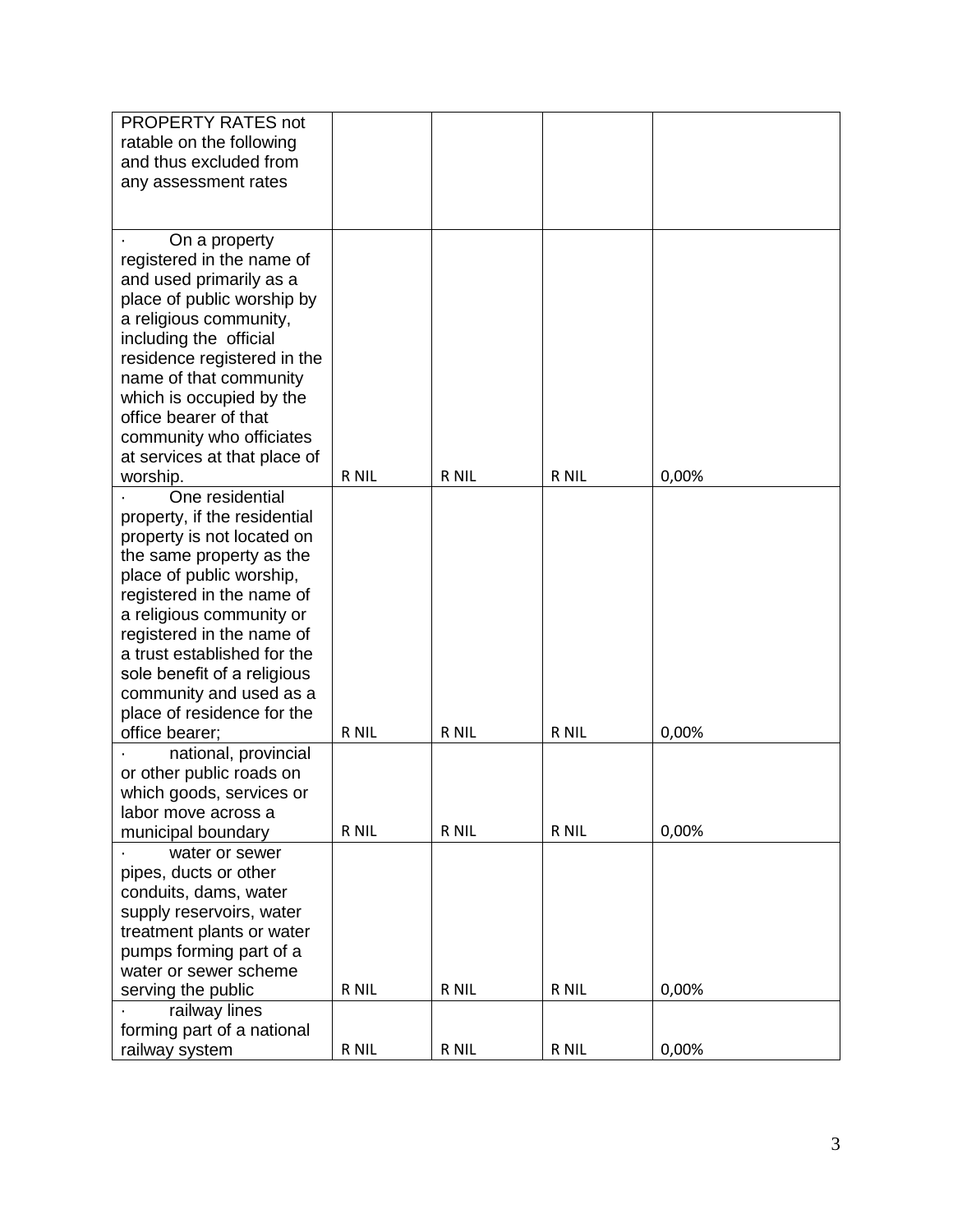| runways [or],<br>aprons and the air traffic |       |       |       |       |
|---------------------------------------------|-------|-------|-------|-------|
| control unit at national or                 |       |       |       |       |
| provincial airports,                        |       |       |       |       |
| including the vacant land                   |       |       |       |       |
| known as the obstacle                       |       |       |       |       |
| free zone surrounding                       |       |       |       |       |
| these, which must be                        |       |       |       |       |
| vacant for air navigation                   |       |       |       |       |
| purposes                                    | R NIL | R NIL | R NIL | 0,00% |
| breakwaters, sea walls,                     |       |       |       |       |
| channels, basins, quay                      |       |       |       |       |
| walls, jetties, roads,                      |       |       |       |       |
| railway or infrastructure                   |       |       |       |       |
| used for the provision of                   |       |       |       |       |
| water, lights, power,                       |       |       |       |       |
| sewerage or similar                         |       |       |       |       |
| services of ports, or<br>navigational aids  |       |       |       |       |
| comprising lighthouses,                     |       |       |       |       |
| radio navigational aids,                    |       |       |       |       |
| buoys, beacons or any                       |       |       |       |       |
| other device or system                      |       |       |       |       |
| used to assist the safe                     |       |       |       |       |
| and efficient navigation of                 |       |       |       |       |
| vessels                                     | R NIL | R NIL | R NIL | 0,00% |
| on any part of the                          |       |       |       |       |
| seashore as defined in the                  |       |       |       |       |
| Seashore Act, 1935 (Act                     |       |       |       |       |
| No. 21 of 1935)                             | R NIL | R NIL | R NIL | 0,00% |
| on any part of the                          |       |       |       |       |
| territorial waters of the                   |       |       |       |       |
| Republic as determined in                   |       |       |       |       |
| terms of the Maritime                       |       |       |       |       |
| Zones Act, 1994 (Act No.                    |       |       |       |       |
| 15 of 1994)                                 | r nil | r nil | r nil | 0,00% |
| on any islands of<br>which the state is the |       |       |       |       |
| owner, including the                        |       |       |       |       |
| <b>Prince Edward Islands</b>                |       |       |       |       |
| referred to in the Prince                   |       |       |       |       |
| Edward Islands Act, 1948                    |       |       |       |       |
| (Act No. 43 of 1948)                        | R NIL | R NIL | R NIL | 0,00% |
| on mineral rights                           | R NIL | R NIL | R NIL | 0,00% |
| on a property                               |       |       |       |       |
| belonging to a land reform                  |       |       |       |       |
| beneficiary or his or her                   |       |       |       |       |
| heirs, dependents or                        |       |       |       |       |
| spouse provided that this                   |       |       |       |       |
| exclusion lapses-(i) ten                    | R NIL | R NIL | R NIL | 0,00% |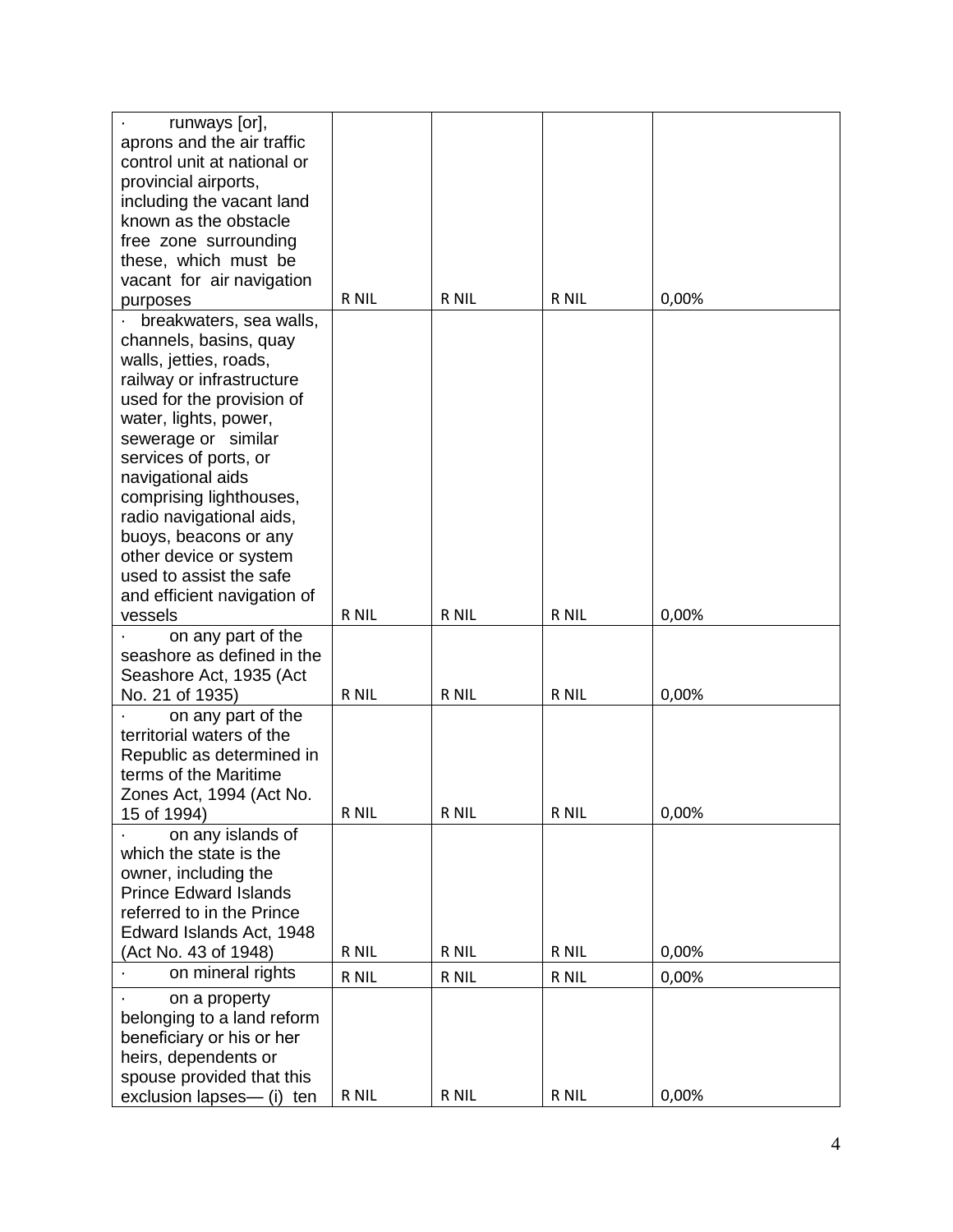| years from the date on        |     |     |     |  |
|-------------------------------|-----|-----|-----|--|
| which such beneficiary's      |     |     |     |  |
| title was registered in the   |     |     |     |  |
| office of the Registrar of    |     |     |     |  |
| <b>Deeds</b>                  |     |     |     |  |
| <b>PROPERTY RATE</b>          |     |     |     |  |
| <b>REBATES</b>                |     |     |     |  |
| <b>PENSIONERS AND</b>         |     |     |     |  |
| <b>DISABILITY</b>             |     |     |     |  |
| <b>PENSIONERS</b>             |     |     |     |  |
| Up to R20,400.00              |     |     |     |  |
| income per annum              | 75% | 75% | 75% |  |
| From R20,400.01 to            |     |     |     |  |
| R21,400.00 income per         |     |     |     |  |
| annum                         | 55% | 55% | 55% |  |
| From R21,400.01 to            |     |     |     |  |
| R22,400.00 income per         |     |     |     |  |
| annum                         | 45% | 45% | 45% |  |
| UP TO R49,290.00              |     |     |     |  |
| <b>COMBINED INCOME</b>        |     |     |     |  |
| PER ANNUM                     | 35% | 35% | 35% |  |
| <b>RESIDENTIAL</b>            |     |     |     |  |
| <b>PROPERTY WITH</b>          |     |     |     |  |
| <b>MARKET VALUE LESS</b>      |     |     |     |  |
| THAN R 110,000.00             |     |     |     |  |
| THAT ARE OF AN R.D.P.         |     |     |     |  |
| <b>STANDARDS AS PER</b>       |     |     |     |  |
| THE APPLICABLE                |     |     |     |  |
| <b>MARKET TRENDS AND</b>      | 0   | 0   | 0   |  |
| Registered in the             |     |     |     |  |
| name of a natural person      | 95% | 95% | 95% |  |
| Government                    |     |     |     |  |
| Properties                    | 0   | 0   | 0   |  |
| <b>AGRICULTURE</b>            |     |     |     |  |
| Farm land used                |     |     |     |  |
| primarily for agricultural    |     |     |     |  |
| purposes                      | 35% | 35% | 35% |  |
| <b>PUBLIC SERVICE</b>         |     |     |     |  |
| <b>INDUSTRY</b>               |     |     |     |  |
| In the case of public         |     |     |     |  |
| service infrastructure,       |     |     |     |  |
| (SASOL AND ESKOM)on           |     |     |     |  |
| the market value of the       |     |     |     |  |
| public service                |     |     |     |  |
| infrastructure rebate of      |     |     |     |  |
| that value as                 |     |     |     |  |
| contemplated in section       |     |     |     |  |
| $17(1)(a)$ , or on such lower |     |     |     |  |
| percentage as the Minister    |     |     |     |  |
| may determine                 | 30% | 30% | 30% |  |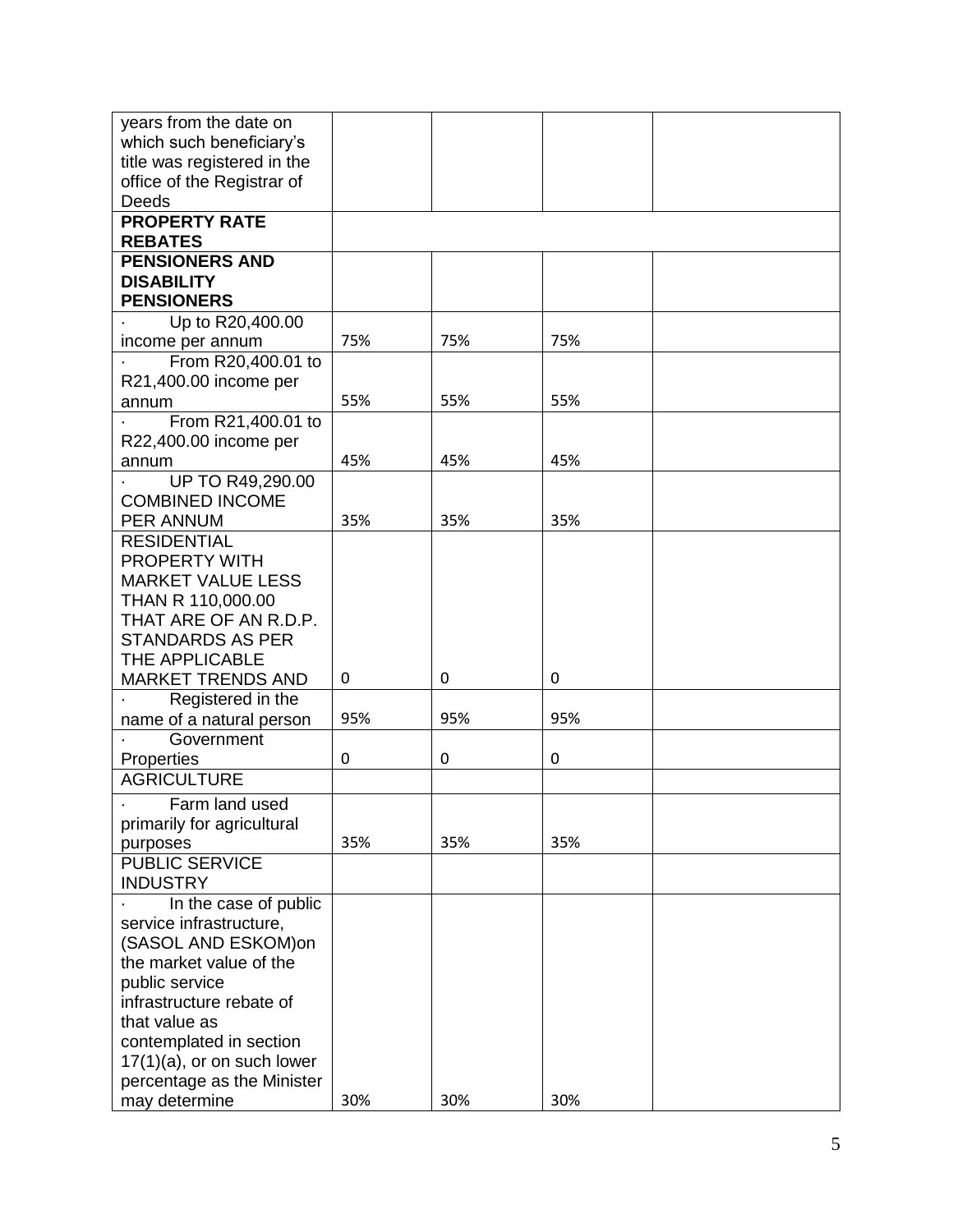| <b>NEWLY PRIVATE</b>          |             |              |              |  |
|-------------------------------|-------------|--------------|--------------|--|
| <b>INFRASTRUCTURE</b>         |             |              |              |  |
| <b>DEVELOPMENT</b>            |             |              |              |  |
| The first 85% of the          |             |              |              |  |
| ratable valuation of          |             |              |              |  |
| property of new private       |             |              |              |  |
| infrastructure                |             |              |              |  |
| developments where a          |             |              |              |  |
| single property becomes       |             |              |              |  |
| divided through either        |             |              |              |  |
| subdivision or township       |             |              |              |  |
| establishment into 10 or      |             |              |              |  |
| more full title units and all |             |              |              |  |
| services inclusive of         |             |              |              |  |
| water, sewerage and           |             |              |              |  |
| electricity and roads are     |             |              |              |  |
| installed by the developer    |             |              |              |  |
| at his own cost for a         |             |              |              |  |
| period of two (2) years       |             |              |              |  |
| from the date of              |             |              |              |  |
| registration of the           |             |              |              |  |
| subdivision or the            |             |              |              |  |
| proclamation of the           |             |              |              |  |
| township or for a shorter     |             |              |              |  |
| period until the newly        |             |              |              |  |
| created units are sold off    |             |              |              |  |
| or improved before expiry     |             |              |              |  |
| of two (2) year period.       | 85%         | 85%          | 85%          |  |
| <b>RESIDENTIAL</b>            |             |              |              |  |
| <b>PROPERTY USED FOR</b>      |             |              |              |  |
| <b>RESIDENTIAL</b>            |             |              |              |  |
| <b>PURPOSES</b>               |             |              |              |  |
| On the first R15 000          |             |              |              |  |
| of the market value of a      |             |              |              |  |
| property assigned in the      |             |              |              |  |
| valuation roll or             |             |              |              |  |
| supplementary valuation       |             |              |              |  |
| roll of a municipality to a   |             |              |              |  |
| category determined by        | 100 % of    | 100 % of     | 100 % of     |  |
| the municipality-             | R 15 000.00 | R 15 000.00  | R 15 000.00  |  |
| for residential               |             |              |              |  |
| properties; or                |             |              |              |  |
| for properties used           |             |              |              |  |
| for multiple purposes,        |             |              |              |  |
| provided one or more          |             |              |              |  |
| components of the             |             |              |              |  |
| property are used for         | 100% of R   | 100% of R 15 | 100% of R 15 |  |
| residential purposes;         | 15 000.01   | 000.02       | 000.02       |  |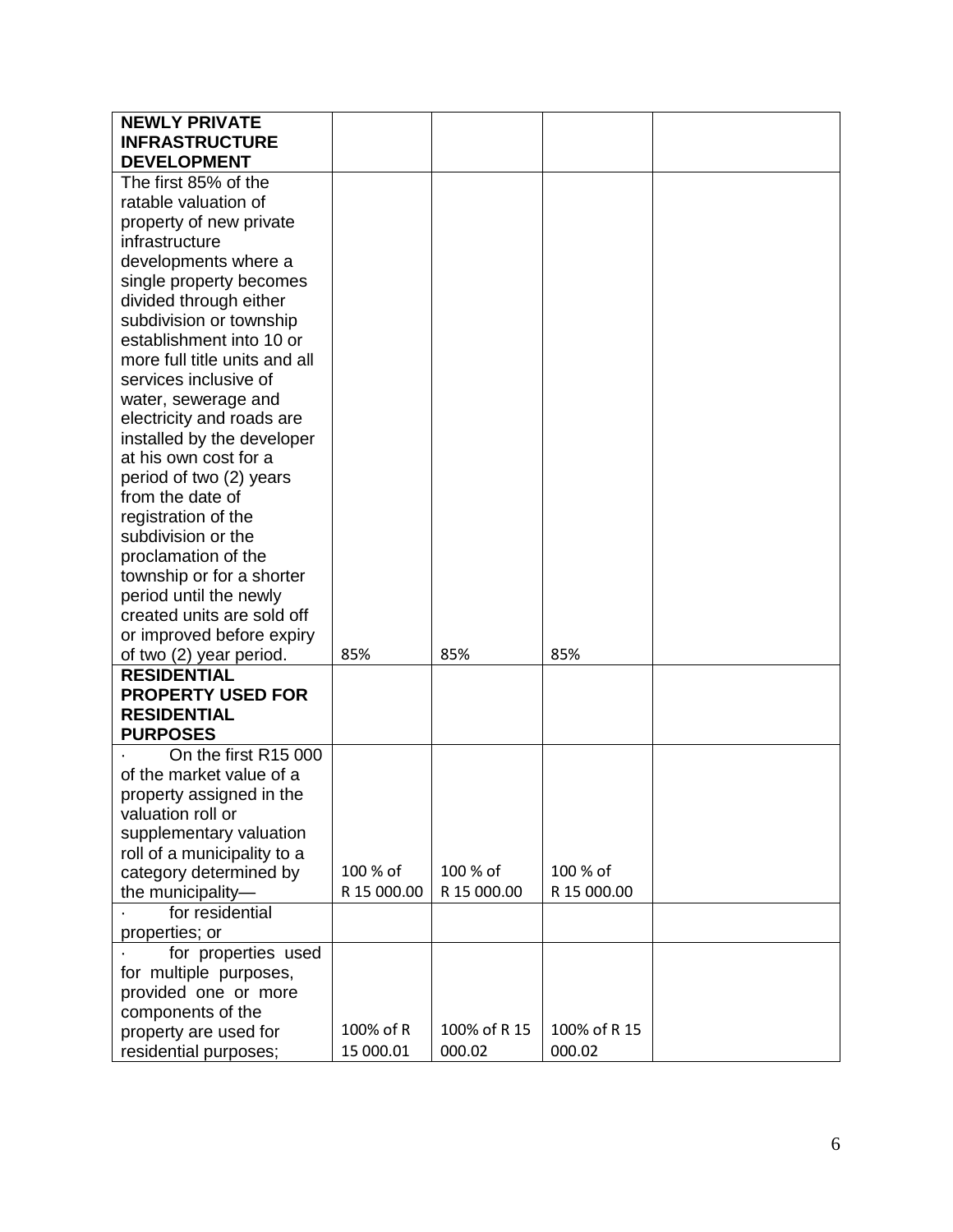| In addition to the first     |            |            |            |  |
|------------------------------|------------|------------|------------|--|
| R15.000,00 of exemption      |            |            |            |  |
| above a further 50%          |            |            |            |  |
| remaining value for old      |            |            |            |  |
| age or disabled              |            |            |            |  |
| pensioners solely            |            |            |            |  |
| dependent from their         | 50% of the | 50% of the | 50% of the |  |
| pension, subjected to the    | remaining  | remaining  | remaining  |  |
| following conditions:        | value      | value      | value      |  |
| the combined                 |            |            |            |  |
| income of the landowner      |            |            |            |  |
| and his spouse does not      |            |            |            |  |
| exceed R46.500,00 per        |            |            |            |  |
| annum or determined by       |            |            |            |  |
| council from time to time;   |            |            |            |  |
| the property is              |            |            |            |  |
| occupied by the owner;       |            |            |            |  |
| and                          |            |            |            |  |
| only owners over             |            |            |            |  |
| the age of 60 years or       |            |            |            |  |
| being the breadwinner and    |            |            |            |  |
| totally dependent on a       |            |            |            |  |
| social disability pension or |            |            |            |  |
| any other pension            |            |            |            |  |
| comparable to social         |            |            |            |  |
| disability pension, should   |            |            |            |  |
| come into consideration.     |            |            |            |  |
| <b>NEWLY RATEABLE</b>        |            |            |            |  |
| <b>PROPERTY</b>              |            |            |            |  |
| As stipulated by section     |            |            |            |  |
| 21 of the MPRA newly         |            |            |            |  |
| ratable property must be     |            |            |            |  |
| phased in as follows:        |            |            |            |  |
| in the 2016/17               |            |            |            |  |
| financial year               | 75%        | 75%        | 75%        |  |
| in the 2017/18               |            |            |            |  |
| financial year a rebate of   |            |            |            |  |
| 50% of the rate;             | 50%        | 50%        | 50%        |  |
| in the 2018/19               |            |            |            |  |
| financial year 25% of the    |            |            |            |  |
| ratable will be granted;     |            |            |            |  |
| and                          | 25%        | 25%        | 25%        |  |
| in the 2019/20               |            |            |            |  |
| financial year the rate will |            |            |            |  |
| be payable without any       |            |            |            |  |
| rebate.                      | 0%         | 0%         | 0%         |  |
| <b>OTHER REBATES</b>         |            |            |            |  |
| On the first 30% of          |            |            |            |  |
| the market value of public   |            |            |            |  |
| service infrastructure;      | 30%        | 30%        | 30%        |  |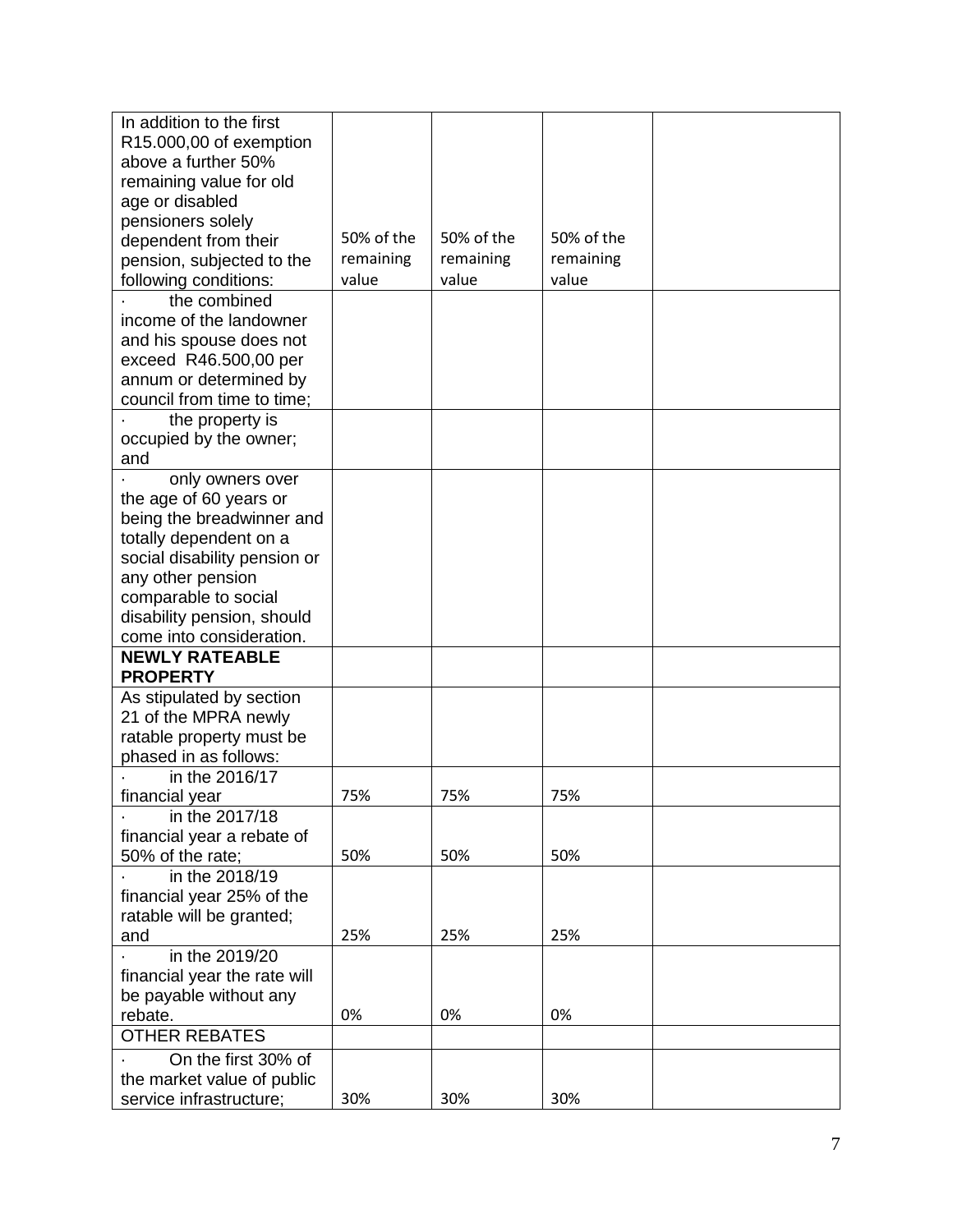| Owners temporarily<br>without income             |        |        |        |       |
|--------------------------------------------------|--------|--------|--------|-------|
| <b>Assessment rates</b>                          |        |        |        |       |
| billed annually and full and                     |        |        |        |       |
| finally settled before                           |        |        |        |       |
| November of the current                          |        |        |        |       |
| financial year                                   | 10%    | 10%    | 10%    |       |
| owners of property                               |        |        |        |       |
| situated within an area                          |        |        |        |       |
| affected by $-$ (i) a                            |        |        |        |       |
| disaster within the                              |        |        |        |       |
| meaning of the Disaster<br>Management Act, 2002  |        |        |        |       |
| (Act 10 No. 57 of 2002);                         |        |        |        |       |
| or (ii) any other serious                        |        |        |        |       |
| adverse social or                                |        |        |        |       |
| economic conditions;                             |        |        |        |       |
| <b>PROPERTY RATES</b>                            |        |        |        |       |
| <b>REDUCTIONS</b>                                |        |        |        |       |
| The rate applicable to                           |        |        |        |       |
| developed non-urban land                         |        |        |        |       |
| or vacant non-urban land                         |        |        |        |       |
| will be applied to:                              |        |        |        |       |
| 100% of the pro-<br>rata value of the property   |        |        |        |       |
| on the first 5 hectares                          |        |        |        |       |
| thereof;                                         | 100%   | 100%   | 100%   |       |
| 75% of the pro-rata                              |        |        |        |       |
| value on the property on                         |        |        |        |       |
| the next 5 hectares                              |        |        |        |       |
| thereof;                                         | 75%    | 75%    | 75%    |       |
| 50% of the pro-rata                              |        |        |        |       |
| value of the property on                         |        |        |        |       |
| the next 5 hectares                              |        |        |        |       |
| thereof:                                         | 50%    | 50%    | 50%    |       |
| 25% of the pro-rata                              |        |        |        |       |
| value of the property on<br>the next 25 hectares |        |        |        |       |
| thereof:                                         | 25%    | 25%    | 25%    |       |
| 1% of the pro-rata                               |        |        |        |       |
| value of the remainder                           |        |        |        |       |
| thereof in excess of 40                          |        |        |        |       |
| hectares.                                        | 1%     | 1%     | 1%     |       |
|                                                  |        |        |        |       |
| <b>SERVICE CHARGES</b><br>(flat rate)            |        |        |        |       |
| (where the property is not                       |        |        |        |       |
| on the municipal valuation                       |        |        |        |       |
| roll)                                            |        |        |        |       |
| Household, Churches                              | 110,78 | 117,42 | 124,47 | 6,00% |